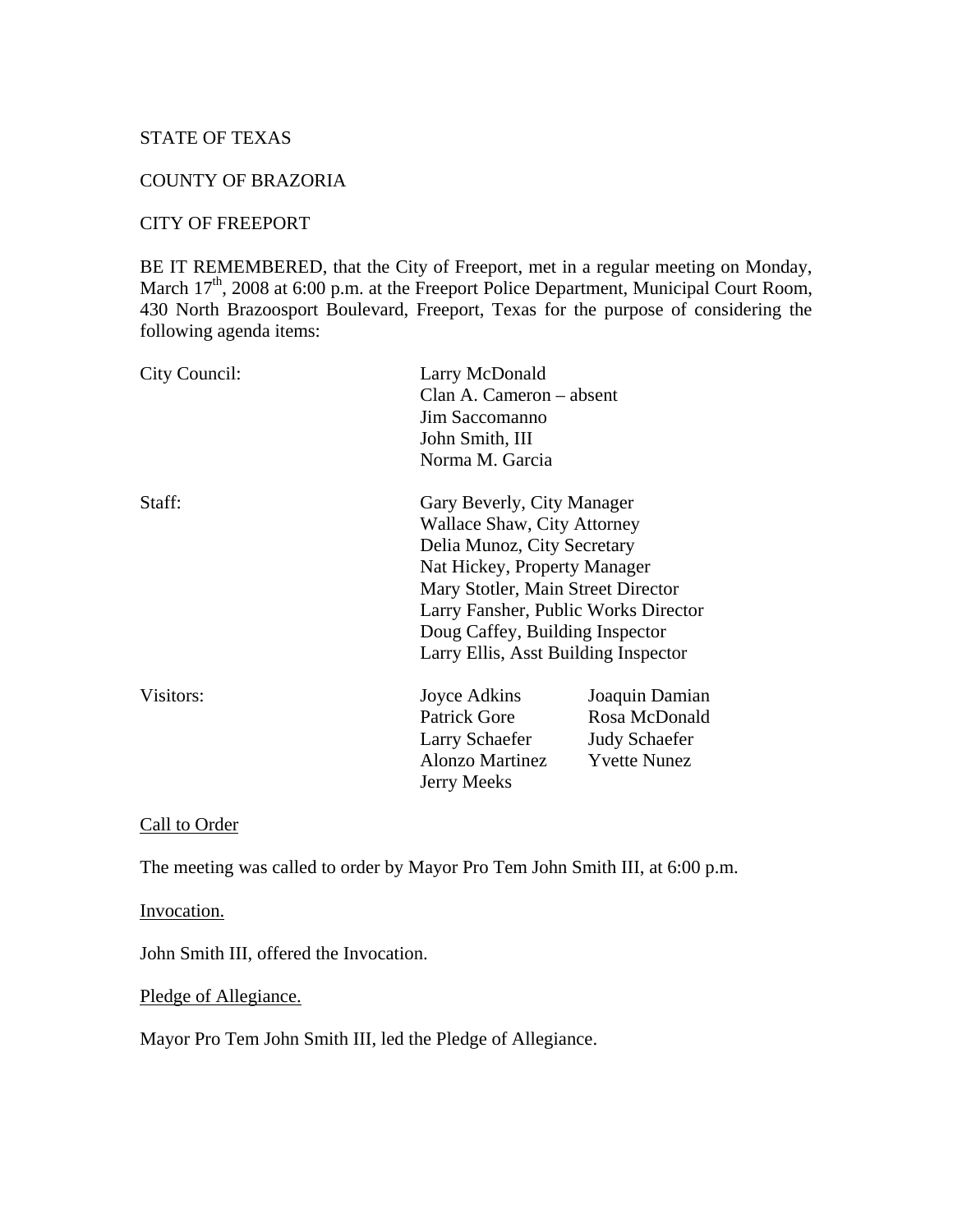## Consideration of the approval of the March 3rd, 2008 Council Minutes.

On a motion by Councilman Saccomanno, seconded by Councilwoman Garcia, with all present voting "aye", Council unanimously approved the March 3rd, 2008 minutes.

### Attending Citizens and Their Business.

Joyce Adkins complained about the City Hall and Police Departments phone system.

Joaquin Damian complained about George Elizondo's application for City Council. He asked Council to consider eliminating the light on Ave. A. & Velasco Boulevard.

Presentation of the annual financial audit for fiscal year 2006-2007 by Tom Masters of Kennemer-Masters, LLC.

Tom Masters, audit coordinator of Kennemer, Masters & Lunford, LLC presented the annual audit and answered Council's question of the financial statements of the City of Freeport for year ending September 30, 2007.

Mayor McDonald was attending a SBCA meeting and resumed his responsibilities at 6:18 p.m.

Consideration of the approval of Ordinance No. 2008-2193 amending Ordinance No. 2008-2185 of said City, which called the annual election of officers for the second Saturday in May, 2008, being May  $10^{th}$ , 2008 to change the polling place for voters residing within the City but outside of Brazoria County Precinct No. 8.

On a motion by Councilman Smith, seconded by Councilwoman Garcia, with all present voting "aye", Council unanimously approved Ordinance No. 2008-2193 amending Ordinance No. 2008-2185 of said City, which called the annual election of officers for the second Saturday in May, 2008, being May 10th, 2008 to change the polling place for voters residing within the City but outside of Brazoria County Precinct No. 8.

Consideration of the approval of Ordinance No. 2008-2194 amending Ordinance No. 2008-2186 of said City, which called a Charter Amendment Election for the second Saturday in May, 2008, being May 10, 2008, to change the polling place for voters residing within the City but outside of Brazoria County Precinct No. 8.

On a motion by Councilman Smith, seconded by Councilman Saccomanno, with all present voting "aye", Council unanimously approved Ordinance No. 2008-2194 amending Ordinance No. 2008-2186 of said City, which called a Charter Amendment Election for the second Saturday in May, 2008, being May 10th, 2008, to change the polling place for voters residing within the City but outside of Brazoria County Precinct No. 8.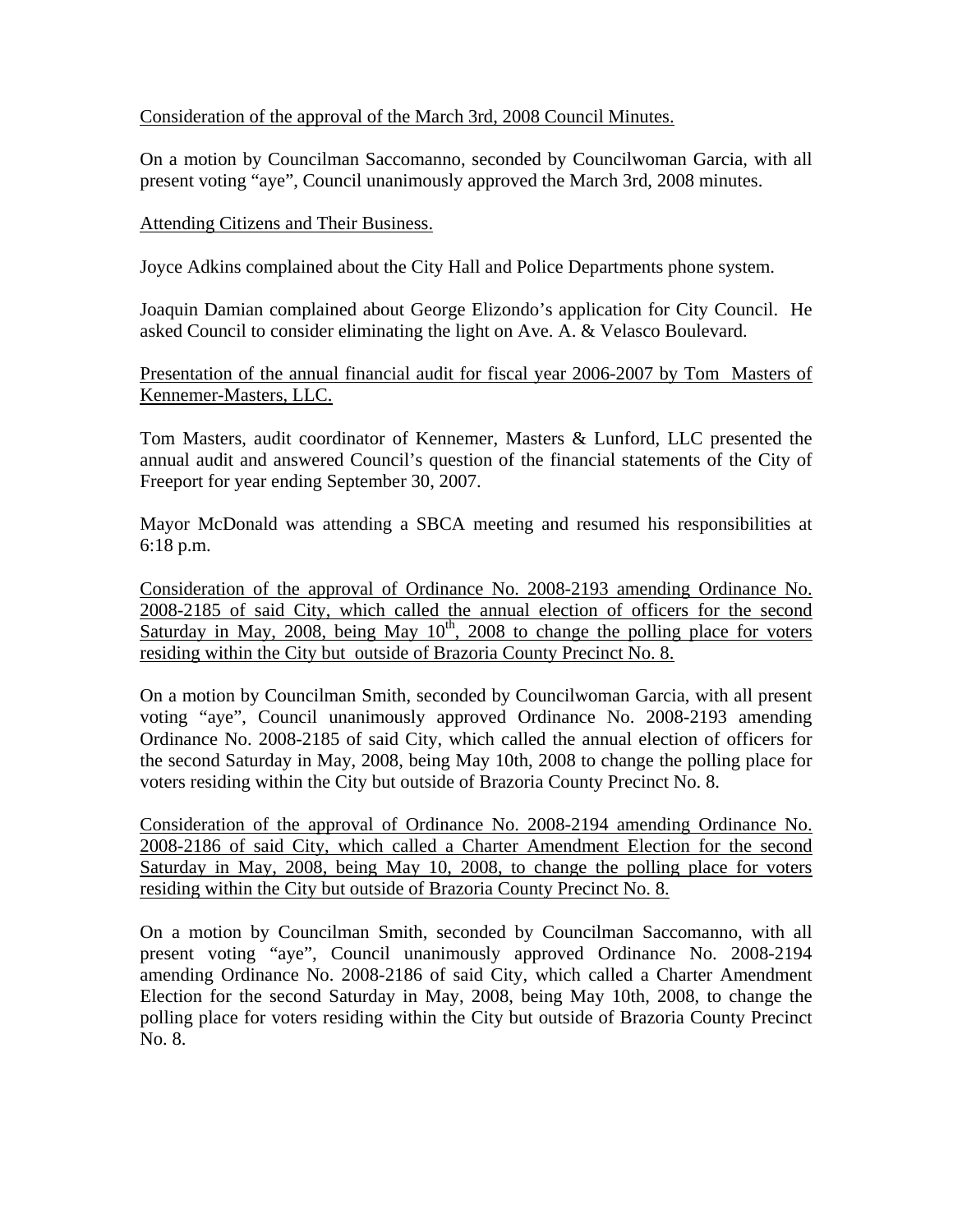Consideration of the approval of selling the City's interest on Block 715, Lot 17, Velasco Townsite, known as 1211 North Ave. M.

On a motion by Councilman Smith, seconded by Councilman Saccomanno, with all present voting 3 to l, Council approved Nat Hickey's recommendation to deny selling the City's interest on Block 715, Lot 17, Velasco Townsite, known as 1211 North Ave. M. Mayor McDonald opposed.

Consideration of the approval of bids and awarding the contract for Block 716, Lot 16, 18, 20 and Block 717, Lot 2, 4, Velasco Townsite, known as 1200 North Ave. N.

On a motion by Councilman Smith, seconded by Councilman Saccomanno, with all present voting "aye", Council unanimously approved the bids and awarded the contract to George Matamoros for Block 716, Lot 16, 18, 20 and Block 717, Lot 2, 4, Velasco Townsite, known as 1200 North Ave N.

### Elected Official Report

Councilman Smith reported that the Senior Citizens have been asked to participate on a EMS Drill in April.

Councilman Saccomanno reported that Main Street met on March 11, 2008 and had a special guest from the Texas Historical Commission. Mr. Robert Johnson presented good data and ideas on the economic impact on restoring the City's downtown.

Mayor McDonald attended a SPCA meeting in Lake Jackson and complimented the animal control officer.

Mayor McDonald opened the Work Session at 6:41 p.m.

### W**ork Session**

### Administration Report

Gary Beverly reported the Joy Rod Run event was well attended. The annual Easter Egg Hunt is scheduled for 10:00 a.m., Saturday-March 22, 2008 at the Freeport Municipal Park. Sunrise service underneath the pavilion on Sunday. A request from citizen's to address drainage, adding 18" culverts at Ave H. which will delay project about 2-3 weeks. A new telephone system installed and changing long distance carriers from CTI to AT&T. A \$4000.00 yearly savings on long distance. The City is experiencing lines that are shorting out due to moisture, AT&T have said they will solve the problems. The 911 line has not been down. Mr. Beverly and Waste Management's personnel are working together to improve services, Waste Management has postponed any rate increases. He is looking for a new PA system for Council Chambers. He will talk to the Texas Historical Commission about potential funding.